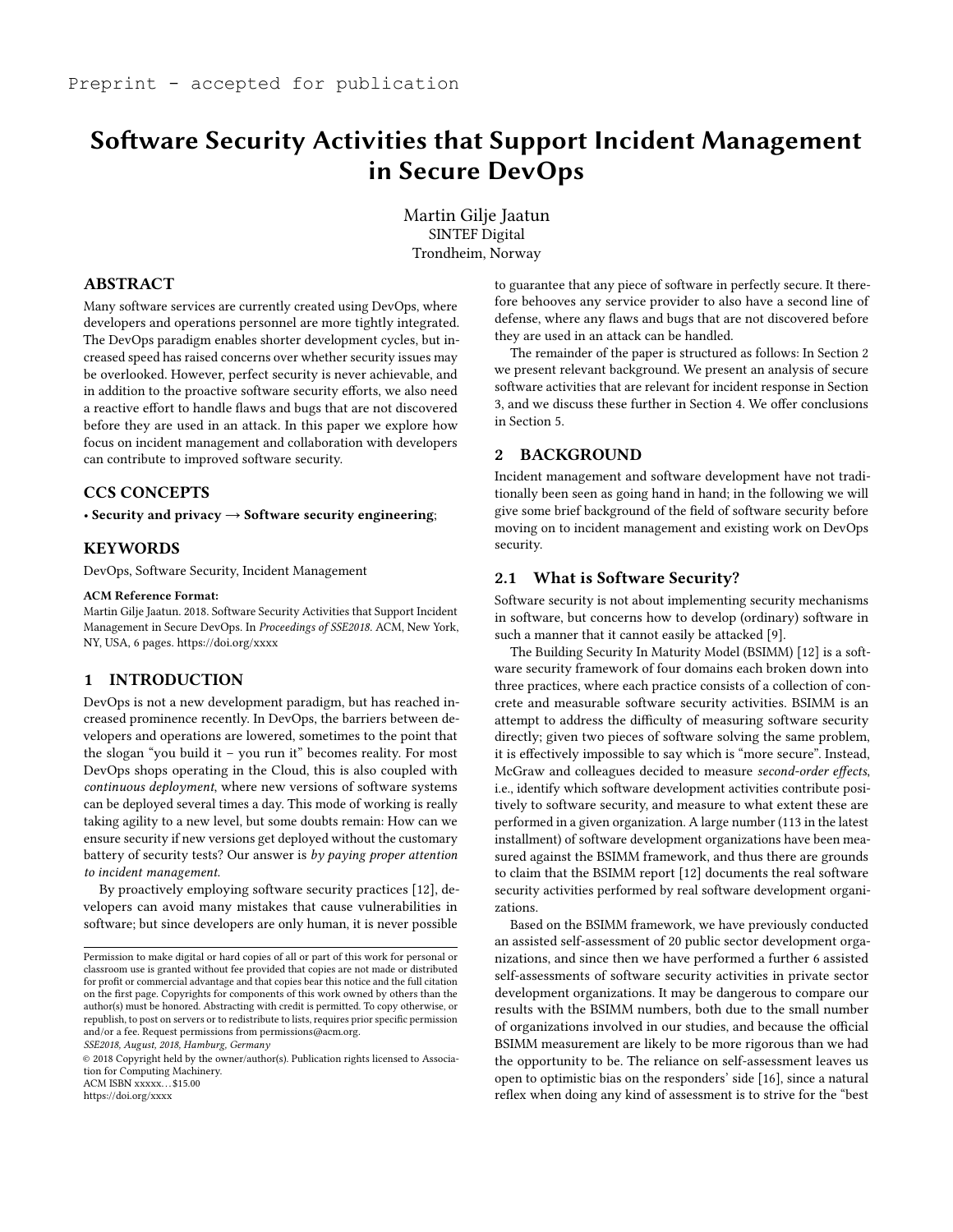<span id="page-1-0"></span>

Figure 1: The ISO/IEC 27035 Incident Management Cycle

possible" score. However, we have found that even when accepting these limitations, self-assessments using the BSIMM framework have provided a useful starting point for working with software security in development organizations.

#### 2.2 Computer Security Incident Management

Computer security incident management is unfortunately not an area where a lot of empirical research is being published [\[18\]](#page-5-4), but even so it is a well-established field documented by international standards. The ISO/IEC 27035 standard [\[7\]](#page-5-5) divides the incident handling process into five phases, as illustrated in Figure [1.](#page-1-0) The Plan and prepare phase (Plan) is an ongoing, continuous improvement process where plans are made, defenses are mounted, and troops are trained. The Detection and reporting phase (Detect) can be short, but crucial - this is where an incident is detected, by automatic or manual means. The Assessment and decision phase (Assess) tries to determine what happened, surveys the damage and determines how the incident should be handled. The Responses phase (Respond) is where the actual handling takes place, including post-incident mopping-up and restoring systems to regular service. Finally, in the Lessons Learned phase (Learn), the responders and the rest of the organization takes a step back to learn from the incident, noting what worked well and areas for improvement. This naturally feeds back into the Plan phase; updating plans, training activities and countermeasures as appropriate.

Incident response is the natural habitat of system administrators; in larger organizations there may even be permanent incident response teams (IRTs) ready to deploy<sup>[1](#page-1-1)</sup> at a moment's notice. Traditionally, IRTs have not needed to worry about developers, since systems were either made by someone else, or produced locally with 6-month release cycles. However, with DevOps this has changed: When incidents happen, you need to determine if a bug or a flaw was the cause – if so, said bug or flaw needs to be fixed post haste. DevOps and continuous deployment enables such rapid fixing, but it also means that developers need to be clued into the incident response process.

Nearly a decade ago, Grobauer and Schreck [\[5\]](#page-5-6) published a paper outlining some research needs related to incident management in the cloud. Unfortunately, there has been very limited research in this space since then, and much of that which has been published seems to focus rather narrowly on forensics issues [\[14\]](#page-5-7), and fails to take into account the peculiarities of the cloud, such as the potentially long provider chains. Furthermore, the existing literature on incident handling does not consider interaction with software developers.

#### 2.3 DevOps Security in the Literature

Much of the literature related to DevOps security seems to be blog entries and other non-validated channels. In one such blog [\[6\]](#page-5-8), the idea that DevOps provides any security benefits in and of itself is challenged. Kim [\[10\]](#page-5-9) argues that by integrating security testing into the daily operations of Dev, defects are found (and fixed) more quickly than before, but states ". . .it must be tested before the code is deployed", indicating a reluctance to rely on catching security bugs post deployment. This might seem contradictory, since a problem with agile development in general seems to be that developers "do not have time to think about security", and thus might not be qualified to identify which components that need extra testing. Furthermore, it is a tenet that "you cannot test yourself to security" [\[11\]](#page-5-10).

Ur Rahman and Williams [\[19\]](#page-5-11) studied 66 internet "artifacts" (blogs etc.), and then performed interviews with nine DevOps organizations. Roughly half (32) of the artifacts provide input on security, and Ur Rahman and Williams list the following DevOps activities as contributing to improved security:

- Automated monitoring (mentioned in 13 artifacts)
- Automated deployment pipeline (8)
- Automated deployment (3)
- Automated testing of software changes (3)
- Software delivery in small increments (3)

On the other hand, the artifacts indicate the following DevOps activities as detrimental to software security:

- Use of immature automated deployment tools (2)
- Use of unsuitable metrics (2)
- Insufficient monitoring of collaboration (1)

Mohan and ben Othmane [\[13\]](#page-5-12) attempted to perform a mapping study on security in DevOps, but found very few primary studies; mostly trade conference presentations and blogs (similar to the artifacts above). Yasar and Kontostathis [\[20\]](#page-5-13) propose focusing on security requirements, threat modeling, environment configuration, static analysis, code review, penetration testing, environment testing, and finally a manual security review. They claim that quick incident response is an implicit benefit of such an approach, but do not offer any empirical evidence to support the claim. Incident response in mentioned by de Feijter [\[3\]](#page-5-14) several times as a factor in DevOps maturity.

<span id="page-1-1"></span><sup>&</sup>lt;sup>1</sup>no pun intended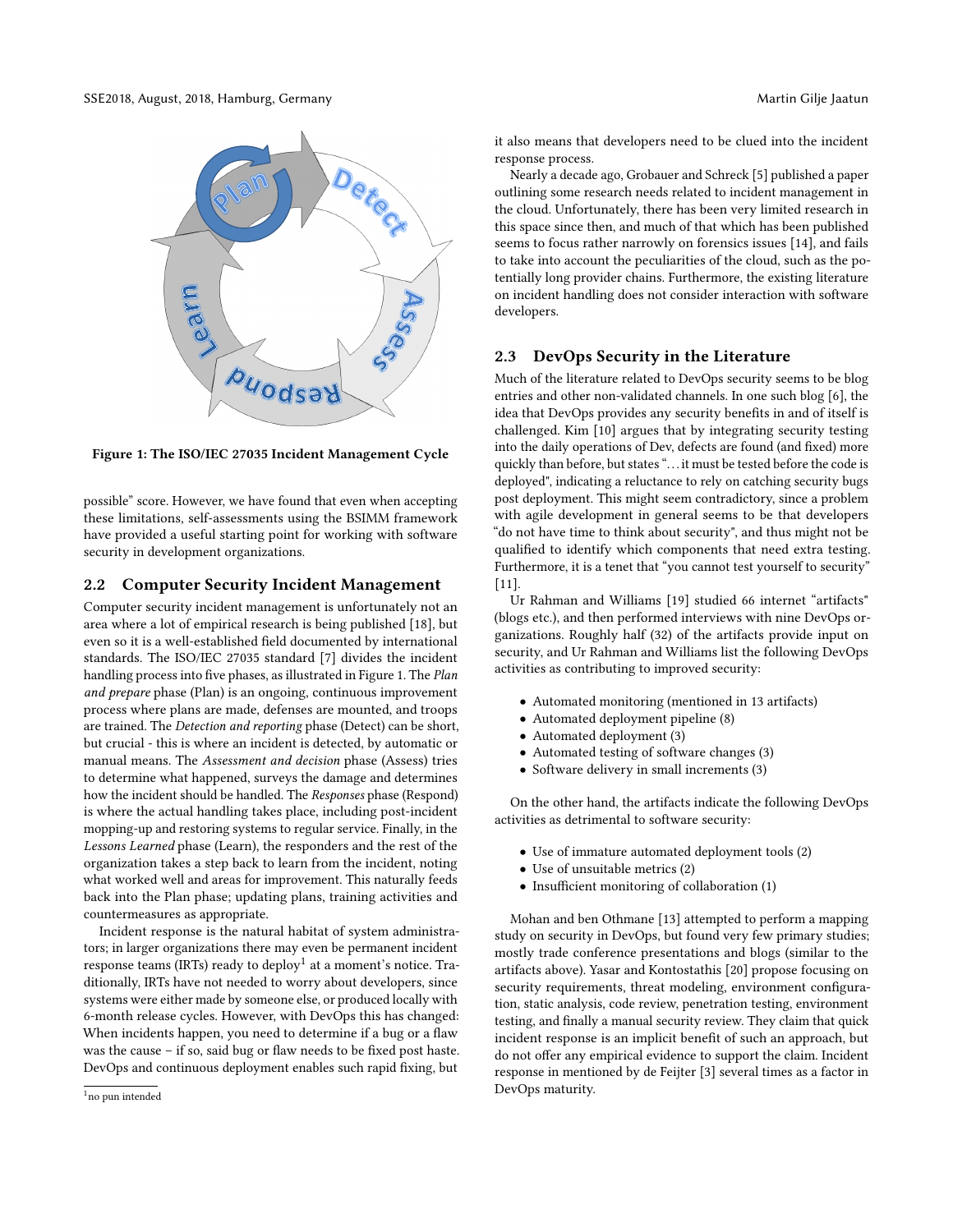## <span id="page-2-0"></span>3 INCIDENT MANAGEMENT AND SOFTWARE DEVELOPMENT

There are several possible approaches when seeking to marry software security with incident response; we could ask:

- What software security activities can support incident response in secure DevOps?
- What are the most frequent IR-related swsec activities ?

The first of these questions could be answered indirectly by analyzing the BSIMM activity descriptions [\[12\]](#page-5-1), and the answer to the second question would then follow directly from the BSIMM statistics.

Below we enumerate the BSIMM activities that are directly relevant to incident response in a DevOps setting.

SM2.3 Create or grow a satellite

The presence of security-minded developers across the organization will aid in resolving quick fixes in case of incidents. The term "satellite" is the one used in the BSIMM; some organizations have formalized this as a security champion for some or all development teams.

CP2.1 Identify PII data inventory

Due to GDPR [\[4\]](#page-5-15), it will be paramount to know what kind of Personal Identifiable Information (PII) is handled by the system under attack, and where in the system it is stored or handled.

T3.5 Establish SSG office hours

In case of an incident, the handlers will benefit from having an available point of contact for software security issues.

AM2.7 Build an internal forum to discuss attacks

In order to learn from attacks, they need to be discussed – both to improve handling and to update software so that the same attack cannot succeed twice.

- SR3.1 Control open source risk If an attack is due to an open source vulnerability, you need to know which components use the library in question.
- SE1.1 Use application input monitoring Monitoring the input to your application can help detecting an attack as it happens.
- SE3.3 Use application behavior monitoring and diagnostics Monitoring the behavior of your application can help detecting an attack as it happens.
- CMVM1.1 Create or interface with incident response To have any hope of being able to make software changes quickly enough when an attack is manifest, there must be an interface between developers and incident response.
- CMVM1.2 Identify software defects found in operations and feed them back to development This has the dual effect of learning from incidents and im-

proving the development lifecycle. CMVM2.1 Have emergency codebase response

- When a software related attack occurs, it is important to be able to make quick changes in order to stop the attack and prevent the same type of attack to occur again.
- CMVM2.3 Develop an operations inventory of applications This extends SR3.1 by creating a complete overview of which libraries and/or components are used in which applications.

<span id="page-2-1"></span>Table 1: Mapping BSIMM Activities to ISO/IEC 27035 Phases

| Plan              | <b>Defect</b> | Assess  | Respond             | Learn   |
|-------------------|---------------|---------|---------------------|---------|
| SM <sub>2.3</sub> | <b>SE1.1</b>  | (SM2.3) | CMVM <sub>2.1</sub> | CMVM1.2 |
| CP2.1             | SE3.3         | (CP2.1) | (SM2.3)             | AM2.7   |
| T <sub>3.5</sub>  |               | (T3.5)  | (T3.5)              |         |
| SR3.1             |               |         | (SR3.1)             |         |
| CMVM1.1           |               |         | (CMVM1.1)           |         |
| CMVM2.3           |               |         | (CMVM2.3)           |         |
| CMVM3.3           |               |         |                     |         |

CMVM3.3 Simulate software crises

This implies running preparedness exercises involving both incident responders and developers.

These software security activities can be mapped to the ISO/IEC 27035 phases as illustrated in Table [1.](#page-2-1) At first glance, it might seem that the majority of the activities relate to the Plan phase, with little or no activities related to the last three phases. However, many of the activities in the Plan phase are directly relevant for other phases; e.g., SM2.3 creates a virtual team of software security savvy developers who can be called on in the Assess and Respond phases. This is indicated in Table [1](#page-2-1) by putting activities in parenthesis in the relevant phases.

Is it reasonable to expect that software security activities should support the Assess phase? Certainly, most developers will not have a primary focus on security, but if the organization has a satellite of security champions, these represent a natural sounding board when the Incident Response Team (IRT) stumbles upon something that doesn't smell right. Actually, an incident may not even reach the IRT before the satellite is involved if the incident is first discovered by the the customer support function due to some functional deviation; we could envision the support function first conferring with a security champion before deciding that the incident indeed is a security incident.

In Figure [2](#page-3-1) we illustrate to what extent the BSIMM software security activities we identified as being relevant for the ISO/IEC 27035 "Plan" phase have been adopted in three segments we introduced in section [2.1;](#page-0-1) the BSIMM8 organizations, the 20 public sector organizations, and the 6 industry organizations.

There are some surprising differences, but the seemingly large adoption of T3.5 (SSG Office hours) among the local industry may be attributable to the fact that those that say they have an SSG typically only have a single employee in this (part-time) role, and state "I am always here". It is perhaps less surprising that the predominantly US BSIMM organizations are less worried about PII than their European counterparts, but this is a situation that will be interesting to monitor as US vendors realize they have to worry about GDPR if they plan to offer their services in the European market.

One important statistic is CMVM3.3 (simulate SW crisis), which shows that only a negligible percentage of the BSIMM organizations involve teh developers in their emergency preparedness exercises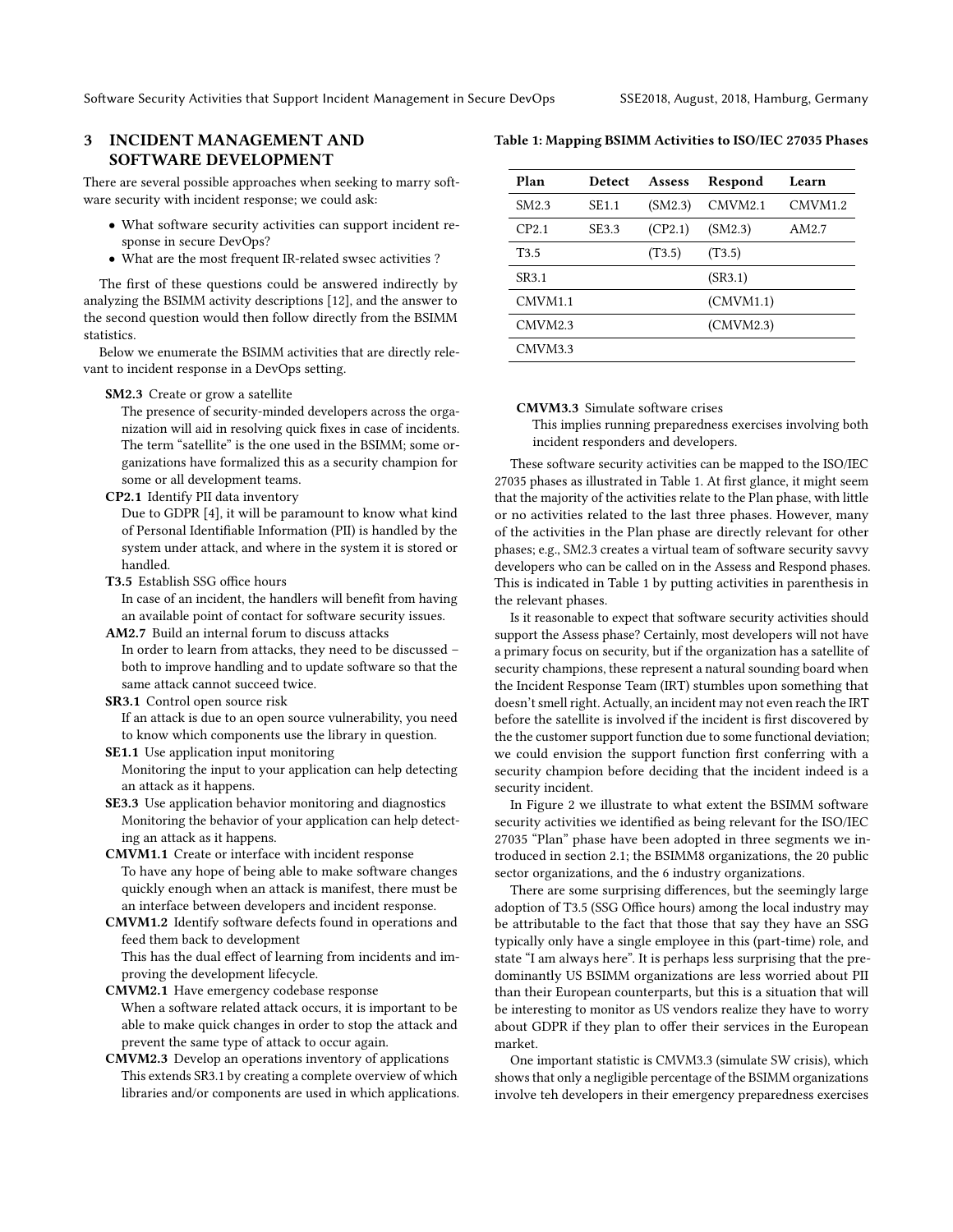SSE2018, August, 2018, Hamburg, Germany Martin Gilje Jaatun Martin Gilje Jaatun Martin Gilje Jaatun Martin Gilje Jaatun Martin Gilje Jaatun Martin Gilje Jaatun Martin Gilje Jaatun Martin Gilje Jaatun Martin Gilje Jaatun Ma

(if they have any). The numbers are slightly higher for the European organizations, but our interactions with these organizations seem to confirm that this is an issue that most of them have not been been aware of.

<span id="page-3-1"></span>

Figure 2: Activities Related to the Incident Response Plan Phase in Different Segments

There are only two BSIMM activities directly related to the "Detect" phase, as shown in Figure [3.](#page-3-2) Interestingly, we can see here that whereas the three segments are roughly on par with respect to SE1.1 (monitor input), our local samples have a dramatically higher adoption rate of SE3.3 (behavior monitoring). There is no obvious explanation to why this should be the case, but the small sample size of the industry organizations may skew the results in that case. A possible explanation for the high adoption rate in the public sector organizations may be that they generally deal more with PII, and thus are more compelled to monitor behavior.

<span id="page-3-2"></span>

#### Figure 3: Activities Related to the Detect Phase in Different Segments

The only primary activity related to the Respond phase is CMVM2.1 (emergency codebase response), and as can be seen from Figure [4,](#page-3-3) the BSIMM organizations are about the same as the local industrial sample  $($   $^{\circ}$  80%), but the public sector organizations see significantly lower adoption (60%).

<span id="page-3-3"></span>

Figure 4: Activities Related to the Respond Phase in Different Segments



Figure 5: Activities Related to the Learn Phase in Different Segments

### <span id="page-3-0"></span>4 DISCUSSION

The BSIMM framework was initially created in 2008, and at that time neither Cloud Computing nor DevOps were generally known terms. Even though new software security activities have been added to the framework over the years, it is reasonable to ask: Do we need additional software activities to handle DevOps incidents? Companies may also do other software security relevant activities that support incident management, but that are not currently part of BSIMM, and that therefore do not show up on the graph.

It is likely that incident handlers at some point need additional information from developers in the Assess phase - but that would not necessarily be considered a software security activity in itself. The key BSIMM activity is of course CMVM1.1 (interface with incident response); once this is established it should be easy to answer the question "Who you gonna call?" [\[8\]](#page-5-16). A vast majority of the BSIMM organizations [\[12\]](#page-5-1) perform this activity, as do about 60 % of the local organizations we have surveyed. For larger organizations with a significant Software Security Group (SSG), that will be the natural point of contact; but none of our local organizations are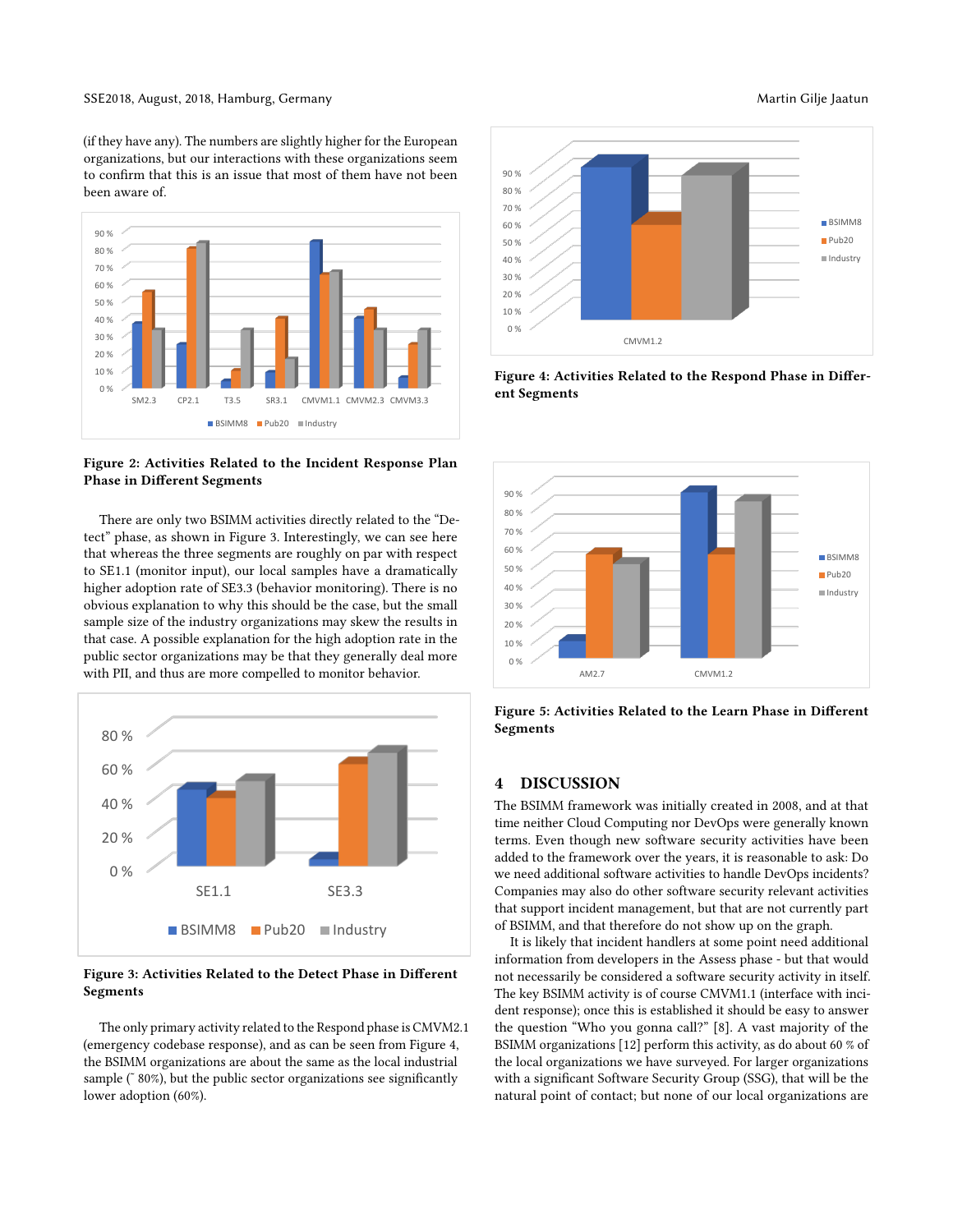large enough to have a full-time SSG, and another approach is thus needed. It is tempting to assign this responsibility to the security champions in the satellite, but that could be counter-productive in the long run. Being a security champion should be a bonus, not something that generates extra work and inhospitable hours. A better option would be to create a rota of all developers, ensuring that there is always someone to call if the need arises. However, for this to work, it is imperative to train the tier-1 responders to a minimum level in order to avoid spurious calls to the developers.

Just as smaller software companies are unlikely to have a fulltime SSG, they are unlikely to have a full-time IRT. This implies that a virtual IRT must be created, usually starting with a core operations team. This team would naturally be augmented with the software security champions during working hours; this would be how CMVM1.1 would be achieved in practice in a small organization.

Traditional incident response management is focused on running of servers running commodity operating systems with some standard server applications, such as web servers, mail servers and database servers. In the recent years before the cloud era, such systems were bought, rather than built. This implied that if a software vulnerability was found, the incident response team need to depend on the software vendor to supply a patch or update; generally there were no or few "user-serviceable parts inside".

In DevOps, there is no difference between deploying a security patch and and any other change - both can happen several times a day. This implies that the organization need to have higher focus on incident response, also by developers. The need for a patch can arrive at any time, and the developers should expect this.

Ben Othmane et al. [\[1\]](#page-4-1) list added cost as a disadvantage of the agile security engineering scheme they propose. However, one could argue similarly that fixing syntax errors in the code introduces extra work and associated costs, but no one would propose that such errors should not be fixed in order to save money. Furthermore, it is necessary to consider the total lifecycle cost of a software product, and it is actually cheaper to fix errors at the design or coding stage than when they are discovered after deployment [\[2\]](#page-5-17). However, the dramatic differences that Boehm refer to may be less noticeable when we are talking about DevOps; the big difference presumably comes when SW is shrink-wrapped and shipped, and updating something which is only sold as a service is clearly less arduous.

On the other hand, whereas incident response is something that traditionally would have been an externality [\[17\]](#page-5-18) for a software development organization that sells shrink-wrapped software, it becomes a vital business function for a DevOps shop offering software as a service. Thus, the cost of of incident response is less of an issue in terms of determining whether or not you need to do it, but doing it in the most cost-effective way will of course always be important.

We have argued that software security education of developers is more important in agile development than in traditional waterfall, stopping short of teaching every developer to be a software security expert, but aspiring to teach every developer enough to enable them to identify areas where they would benefit from the advice of an expert. This education would need to be extended to also cover

incident response with respect to the developers, but as mentioned it cuts both ways; the front line incident handlers need to know something about development as well. One obvious approach to this is to include the developers in general incident response exercises. With a properly defined incident response scenario, such an exercise would provide training to both dev and ops, but would also possibly help in identifying additional activities that are currently not part of the organization's SSDL.

DevOps success is tightly coupled to the available toolchain, and the rapid deployments are only possible due to tightly configured deployment scripts. Communications between Dev and Ops is also vital in any situation where they are not actually the same persons. It therefore becomes important to establish who should know what. This implies that the tools used for incident response need to be integrated with the tools already used by the developers, and vice versa.

One challenge with using BSIMM as a blueprint for adding support for incident response in DevOps is that unlike OpenSAMM [\[15\]](#page-5-19), BSIMM is descriptive, not prescriptive. This means that the BSIMM report [\[12\]](#page-5-1) documents the adoption rate of IR-relevant software security activities among a specific (non-random) set of development organizations, but it does not make value judgments of the sort "you should do activity X". This is more explicitly done in OpenSAMM, but the fixed structure of only two (cumulative) activities per OpenSAMM maturity level makes us question whether it would ever be possible to get all the relevant activities fit the framework. In other words, if there are any IR-relevant software security activities missing from BSIMM they could be added, but in the case of OpenSAMM one would always need to maintain a "shadow" list of software security activities that come in addition to the ones used for calculating the maturity level.

### <span id="page-4-0"></span>5 CONCLUSION

Failing fast is a virtue in agile development, but when transported to a DevOps situation, all failures become public. This could be seen as a potential public relations nightmare, and many companies are thus wary of making the leap to a full continuous deployment DevOps shop. We have in this paper argued that proper attention to incident management, and ensuring that the developers are included as part of the incident management lifecycle, can reduce this risk to manageable proportions, allowing more companies to reap the benefits of DevOps without sacrificing security.

We will continue to work with our partner software development organizations to establish the optimal integration between software developers and incident responders, in particular through running and evaluating exercises.

#### ACKNOWLEDGMENT

To be added after review

#### REFERENCES

<span id="page-4-1"></span>[1] Lotfi ben Othmane, Pelin Angin, Harold Weffers, and Bharat Bhargava. 2014. Extending the Agile Development Approach to Develop Acceptably Secure Software. IEEE Transactions on Dependable and Secure Computing (2014).